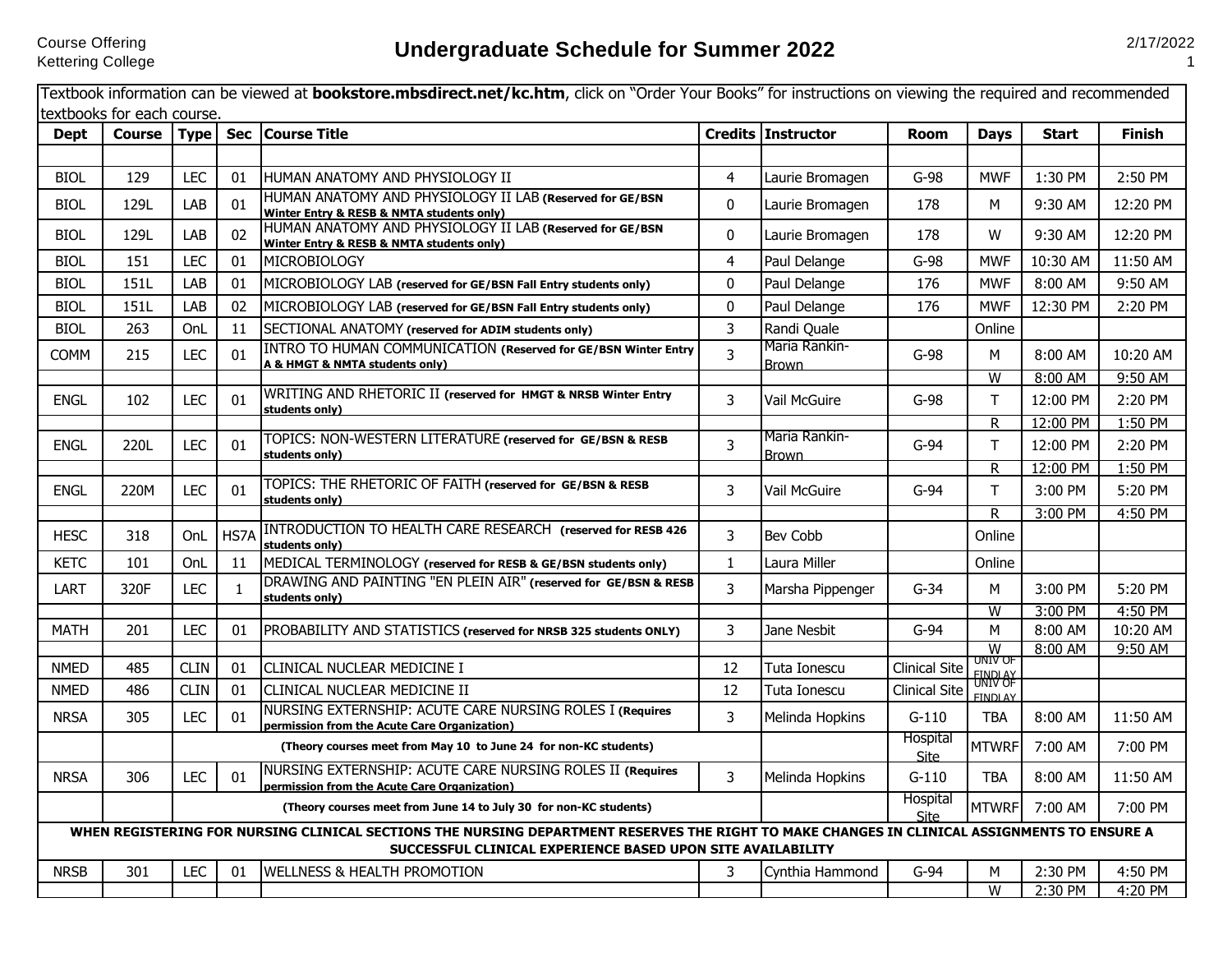|                            |                            |                           |                  | Textbook information can be viewed at <b>bookstore.mbsdirect.net/kc.htm</b> , click on "Order Your Books" for instructions on viewing the required and recommended |                |                        |                                    |                              |                     |                          |
|----------------------------|----------------------------|---------------------------|------------------|--------------------------------------------------------------------------------------------------------------------------------------------------------------------|----------------|------------------------|------------------------------------|------------------------------|---------------------|--------------------------|
|                            | textbooks for each course. |                           |                  | <b>Course Title</b>                                                                                                                                                |                | Credits Instructor     |                                    |                              |                     |                          |
| <b>Dept</b><br><b>NRSB</b> | <b>Course</b><br>325       | <b>Type</b><br><b>LEC</b> | <b>Sec</b><br>01 | MEDICAL SURGICAL NURSING I                                                                                                                                         | 6              | Jeannette Little       | <b>Room</b><br>$G-94$              | <b>Days</b><br><b>MW</b>     | Start<br>11:00 AM   | <b>Finish</b><br>1:50 PM |
|                            |                            |                           |                  |                                                                                                                                                                    |                |                        |                                    |                              |                     |                          |
| <b>NRSB</b>                | 325L                       | CLIN                      | 01               | MEDICAL SURGICAL NURSING I CLINICAL                                                                                                                                | 0              | Jeannette Little       | Clinical site                      | <b>RF</b>                    | 6:30 AM             | 7:00 PM                  |
| <b>NRSB</b>                | 335                        | <b>LEC</b>                | 01               | MEDICAL SURGICAL NURSING II                                                                                                                                        | 8              | Melinda Hopkins        | $L-135$                            | M<br>$\overline{W}$          | 8:00 AM             | 11:50 AM                 |
| <b>NRSB</b>                | 335L                       | <b>CLIN</b>               | 01               | MEDICAL SURGICAL NURSING II CLINICAL                                                                                                                               | $\mathbf 0$    | Melinda Hopkins        | <b>Clinical Site</b>               | <b>TR</b>                    | 8:00 AM<br>6:30 AM  | 11:20 AM<br>11:30 PM     |
|                            |                            |                           |                  |                                                                                                                                                                    |                |                        |                                    | F.                           | 6:30 AM             | 7:00 PM                  |
| <b>NRSB</b>                | 355                        | <b>HYB</b>                | 01               | POPULATION HEALTH CONCEPTS (this course will meet every<br><b>Wednesdav)</b>                                                                                       | 4              | Cynthia Parker         | $L-135$                            | W                            | 12:30 PM            | 2:50 PM                  |
| <b>NRSB</b>                | 355L                       | <b>CLIN</b>               | 01               | POPULATION HEALTH CONCEPTS CLINICAL                                                                                                                                | 0              | Cynthia Parker         | <b>Clinical Site</b>               | <b>TR</b>                    | 6:30 AM             | 11:30 PM                 |
|                            |                            |                           |                  |                                                                                                                                                                    |                |                        |                                    | F                            | 6:30 AM             | 7:00 PM                  |
| <b>NRSB</b>                | 401                        | <b>LEC</b>                | 01               | THEORY: ALTERATIONS IN ADULT HEALTH II                                                                                                                             | 4              | Joan Ulloth            | $L-135$                            | WF                           | 8:00 AM             | 10:50 AM                 |
|                            |                            |                           |                  |                                                                                                                                                                    |                | Lisa Huber             |                                    |                              |                     |                          |
| <b>NRSB</b>                | 402                        | <b>CLIN</b>               | 01               | CLINICAL: ALTERATIONS IN ADULTH HEALTH II                                                                                                                          | $\overline{4}$ | Deb Warren             | <b>Clinical Site</b>               | Sn                           | 6:30 AM             | 7:00 PM                  |
|                            |                            |                           |                  | Clinical will meet two days a week plus the lab day.                                                                                                               |                | Katherine Ferrell      | <b>Clinical Site</b>               | M                            | 6:30 AM             | 7:00 PM                  |
|                            |                            |                           |                  |                                                                                                                                                                    |                |                        | <b>Clinical Site</b><br><b>IPE</b> | т<br>$\overline{\mathsf{w}}$ | 6:30 AM<br>12:00 PM | 7:00 PM<br>3:50 PM       |
|                            |                            |                           |                  |                                                                                                                                                                    |                |                        | <b>Clinical Site</b>               | $\overline{R}$               | 6:30 AM             | 7:00 PM                  |
| <b>NRSB</b>                | 411                        | Onl_                      | 01               | ESSENTIALS OF NURSING LEADERSHIP, MGT & INFORMATICS                                                                                                                | 3              | Jeanie Stivers         |                                    | Online                       |                     |                          |
| <b>NRSB</b>                | 421                        | <b>HYB</b>                | 01               | THEORY: ADVANCED NURSING CONCEPTS                                                                                                                                  | 6              | Joan Ulloth            | $L-135$                            | $\top$                       | 8:00 AM             | 12:20 PM                 |
|                            |                            |                           |                  |                                                                                                                                                                    |                | Lisa Huber             |                                    |                              |                     |                          |
| <b>NRSB</b>                | 423                        | <b>CLIN</b>               | 01               | CLINICAL: ADVANCED NURSING CONCEPTS                                                                                                                                | $\overline{4}$ | Deb Warren             | <b>Clinical Site</b>               | Sn                           | 7:00 AM             | 7:00 AM                  |
|                            |                            |                           |                  |                                                                                                                                                                    |                |                        |                                    | M                            | 6:30 AM             | 11:00 PM                 |
|                            |                            |                           |                  |                                                                                                                                                                    |                |                        |                                    | т                            | 3:00 PM             | 7:00 AM                  |
|                            |                            |                           |                  |                                                                                                                                                                    |                |                        |                                    | W<br>R.                      | 6:30 AM<br>6:30 AM  | 7:00 AM<br>11:00 PM      |
| <b>NRSB</b>                | 435                        | <b>HYB</b>                | 01               | NCLEX-RN SUCCESS STRATEGIES                                                                                                                                        | 3              | Cynthia Hammond        | $L-135$                            | F                            | 9:00 AM             | 10:50 AM                 |
| <b>PEAC</b>                | 150                        | <b>ACT</b>                | 01               | <b>FITNESS WALKING</b>                                                                                                                                             | $\mathbf{1}$   | <b>Tim Willsey</b>     |                                    | <b>TBA</b>                   |                     |                          |
| <b>PEAC</b>                | 178                        | <b>LEC</b>                | 01               | <b>WELLNESS</b>                                                                                                                                                    | $\mathbf{1}$   | Cynthia Hammond        |                                    | Online                       |                     |                          |
| <b>PSYC</b>                | 112                        | <b>LEC</b>                | 01               | GENERAL PSYCHOLOGY (Reserved for GE/BSN Winter Entry students only)                                                                                                | 3              | David Price            | $G-94$                             | T                            | 9:00 AM             | 10:50 AM                 |
|                            |                            |                           |                  |                                                                                                                                                                    |                |                        |                                    | R.                           | 9:00 AM             | 11:20 AM                 |
| <b>PSYC</b>                | 138                        | <b>HYB</b>                | 01               | HUMAN GROWTH & DEVELOPMENT (reserved for GE/BSN Fall Entry &<br><b>HBIO students only)</b>                                                                         | $\overline{3}$ | Justina Or             | $G-98$                             | R                            | 9:00 AM             | 11:20 AM                 |
| <b>PSYC</b>                | 230                        | OnL                       | 11               | ABNORMAL PSYCHOLOGY                                                                                                                                                | $\overline{3}$ | Justina Or             |                                    | Online                       |                     |                          |
| <b>RELP</b>                | 254                        | OnL                       | 11               | MORALITY & MEDICINE: CHRISTIAN PERSP BIOETHICAL ISSUES<br>(reserved for RESB 325 & HMGT students only)                                                             | 3              | Zdravko Plantak        |                                    | Online                       |                     |                          |
| <b>RELP</b>                | 306                        | OnL                       | 11               | SPIRITUAL DIMENSIONS OF DEATH AND DYING (Reserved for NRSB<br>402 & RESB 426 students students only)                                                               | $\overline{3}$ | Anne Collier-<br>Freed |                                    | Online                       |                     |                          |
| <b>RELT</b>                | 305                        | <b>HYB</b>                | 01               | WORLD RELIGIONS FOR HEALTHCARE PROFESSIONALS (reserved for<br><b>NRSB 325 students only)</b>                                                                       | 3              | Raj Attiken            | $G-98$                             | T.                           | 9:00 AM             | 11:20 AM                 |
| <b>RESB</b>                | 324                        | LEC                       | 01               | INTRODUCTION TO CRITICAL CARE                                                                                                                                      | 3              | Nick Johnston          | <b>RESB LAB</b>                    | <b>MW</b>                    | 9:00 AM             | 11:20 AM                 |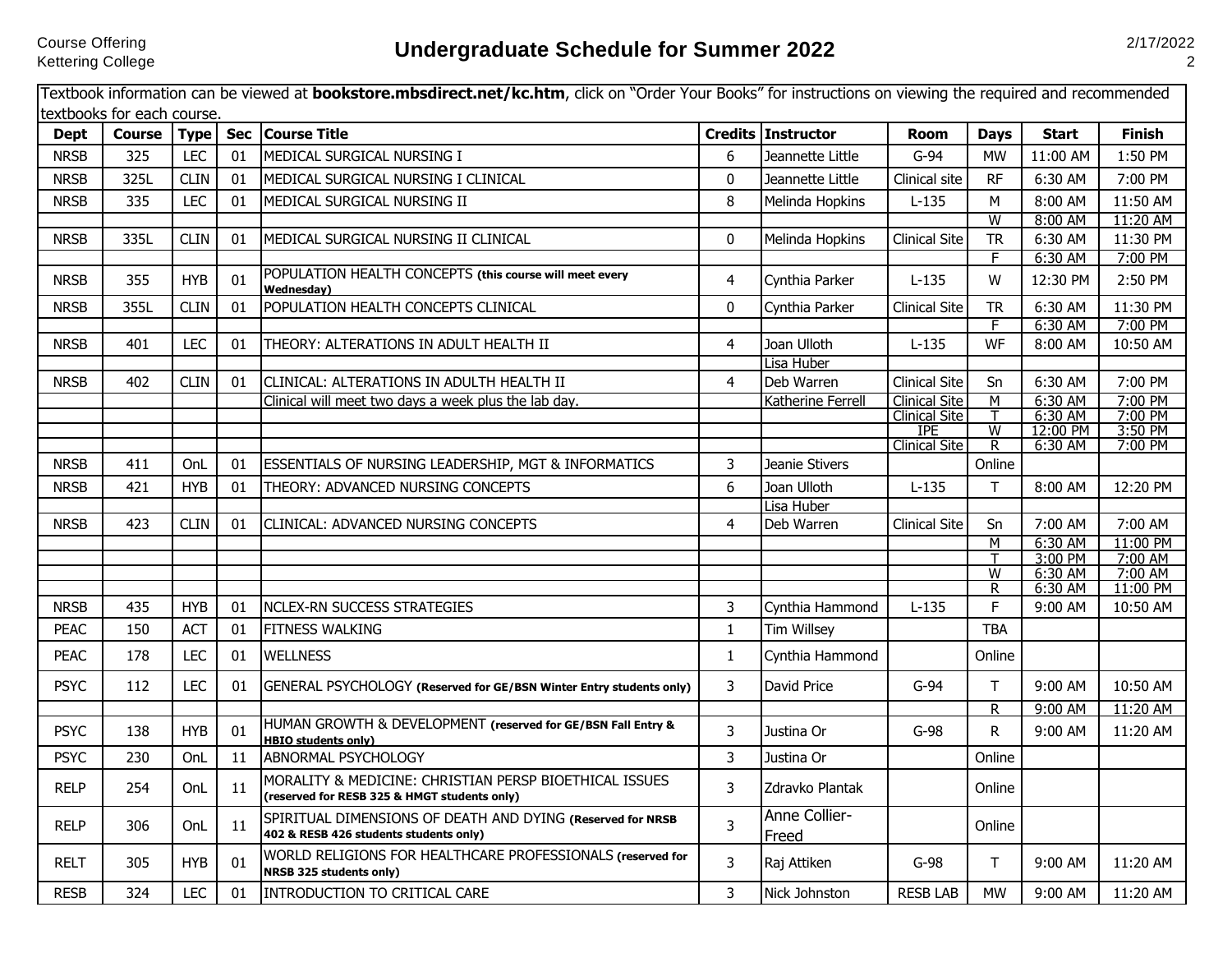|             | <b>Course</b> | Type Sec    |    | <b>Course Title</b>                                                                                                                                                                                                                             |                | Credits Instructor  | <b>Room</b>          | <b>Days</b>    | <b>Start</b>        | <b>Finish</b>      |
|-------------|---------------|-------------|----|-------------------------------------------------------------------------------------------------------------------------------------------------------------------------------------------------------------------------------------------------|----------------|---------------------|----------------------|----------------|---------------------|--------------------|
|             |               |             |    |                                                                                                                                                                                                                                                 |                | Hope Appelbaum      |                      |                |                     |                    |
| <b>RESB</b> | 324L          | LAB         | 01 | INTRODUCTION TO CRITICAL CARE LAB                                                                                                                                                                                                               | $\mathbf 0$    | Nick Johnston       | <b>RESBLAB</b>       | F              | 9:00 AM             | 11:20 AM           |
| <b>RESB</b> | 326           | <b>CLIN</b> | 01 | CLINICAL 3 DIAGNOSTICS & CRITICAL CARE                                                                                                                                                                                                          | $\overline{2}$ | Hope Appelbaum      | <b>Clinical Site</b> | <b>TR</b>      | 6:30 AM             | 3:30 PM            |
| <b>RESB</b> | 335           | <b>LEC</b>  | 01 | PULMONARY DIAGNOSTICS                                                                                                                                                                                                                           | 3              | Shannon Maxwell     | <b>RESB LAB</b>      | M              | 12:00 PM            | 2:20 PM            |
| <b>RESB</b> | 426           | <b>CLIN</b> | 01 | RESPIRATORY CARE SUMMATIVE PRACTICUM                                                                                                                                                                                                            | 6              | Hope Appelbaum      | Clinical Site MTWRF  | $\overline{W}$ | 12:00 PM<br>6:30 AM | 1:50 PM<br>7:00 PM |
| <b>RTCA</b> | 131           | <b>CLIN</b> | 01 | PRACTICUM III                                                                                                                                                                                                                                   | $\overline{2}$ | Idamae Jenkins      | <b>Clincal Site</b>  | <b>MWF</b>     | 7:00 AM             | 9:00 PM            |
|             | 133           | <b>LEC</b>  | 01 | RADIOLOGIC TECHNOLOGY III                                                                                                                                                                                                                       | $\overline{2}$ | Rob Hoover          | $G-155$              | <b>TR</b>      | 8:30 AM             | 9:50 AM            |
| <b>RTCA</b> |               |             |    |                                                                                                                                                                                                                                                 |                |                     |                      |                |                     |                    |
| <b>RTCA</b> | 135           | <b>LEC</b>  | 01 | FUNDAMENTALS OF RADIATION AND GENERATION                                                                                                                                                                                                        | $\overline{2}$ | Rob Hoover          | $G-155$              | <b>TR</b>      | 10:00 AM            | 11:20 AM           |
| <b>RTCA</b> | 137           | <b>LEC</b>  | 01 | FORMULATING RADIOGRAPHIC TECHNIQUE                                                                                                                                                                                                              | $\overline{2}$ | Rob Hoover          | $G-155$              | <b>TR</b>      | 12:00 PM            | 1:20 PM            |
| SOCI        | 115           | <b>LEC</b>  | 01 | PRINCIPLES OF SOCIOLOGY (reserved for GE/BSN Fall Entry & HMGT &<br><b>NMTA students only)</b>                                                                                                                                                  | 3              | David Price         | $G-98$               | T.             | 3:00 PM             | 5:20 PM            |
|             |               |             |    |                                                                                                                                                                                                                                                 |                |                     |                      | $\overline{R}$ | 3:00 PM             | 4:50 PM            |
| SONO        | 310           | <b>CLIN</b> | 01 | CLINICAL SONOGRAPHY III                                                                                                                                                                                                                         | 4              | Rachel Moutoux      | <b>Clinical Site</b> | <b>MTRF</b>    | 7:00 AM             | 4:00 PM            |
| SONO        | 316           | <b>LEC</b>  | 01 | CARDIAC TESTING                                                                                                                                                                                                                                 | $\mathbf{1}$   | <b>Beth Maxwell</b> | $G-28$               | W              | 1:30 PM             | 2:50 PM            |
| SONO        | 321           | <b>LEC</b>  | 01 | GYNECOLOGICAL SONOGRAPHY                                                                                                                                                                                                                        | $\overline{2}$ | Rachel Moutoux      | $G-28$               | W              | 9:30 AM             | 12:20 PM           |
| SONO        | 406           | OnL         | 11 | <b>REGISTRY REVIEW</b>                                                                                                                                                                                                                          | $\overline{2}$ | Rachel Moutoux      |                      | Online         |                     |                    |
| SONO        | 410           | <b>CLIN</b> | 01 | CLINICAL EXTERNSHIP                                                                                                                                                                                                                             | 4              | Rachel Moutoux      | Clinical Site MTWRF  |                | 7:00 AM             | 4:30 PM            |
|             |               |             |    | Students enrolling in courses will be expected to use a computer with internet access on a regular basis. Computers with internet                                                                                                               |                |                     |                      |                |                     |                    |
|             |               |             |    |                                                                                                                                                                                                                                                 |                |                     |                      |                |                     |                    |
|             |               |             |    | access are available in the computer lab and learning commons for student use.                                                                                                                                                                  |                |                     |                      |                |                     |                    |
|             |               |             |    |                                                                                                                                                                                                                                                 |                |                     |                      |                |                     |                    |
|             |               |             |    | 7A & 7B Section Numbers: For HMGT & RESB students some of your courses are in a 7 week format. For HESC and BSN-C all                                                                                                                           |                |                     |                      |                |                     |                    |
|             |               |             |    | of your courses are in a 7 week format. If the section # for the course is 7A that means it is in the first session (May 9 - June 24)                                                                                                           |                |                     |                      |                |                     |                    |
|             |               |             |    | and if the section $#$ for the course is 7B that means it is in the second session (June $27 - Aug. 12$ ).                                                                                                                                      |                |                     |                      |                |                     |                    |
|             |               |             |    |                                                                                                                                                                                                                                                 |                |                     |                      |                |                     |                    |
|             |               |             |    | HYBRID COURSES - Combine on-campus class meetings with course activities completed via Internet. They will be scheduled                                                                                                                         |                |                     |                      |                |                     |                    |
|             |               |             |    | in a classroom for the semester, are expected to meet at least 50% in face to face mode, and should have the dates of the face                                                                                                                  |                |                     |                      |                |                     |                    |
|             |               |             |    | to face sessions identified in the course syllabus. Identified in the Course Schedule as Type HYB.                                                                                                                                              |                |                     |                      |                |                     |                    |
|             |               |             |    |                                                                                                                                                                                                                                                 |                |                     |                      |                |                     |                    |
|             |               |             |    |                                                                                                                                                                                                                                                 |                |                     |                      |                |                     |                    |
|             |               |             |    | <b>ONLINE COURSES</b> - Consist of learning activities accomplished via Internet. No on-campus meetings are required, but in a<br>few cases an occasional face to face meeting may be necessary. Identified in the Course Schedule as Type OnL. |                |                     |                      |                |                     |                    |